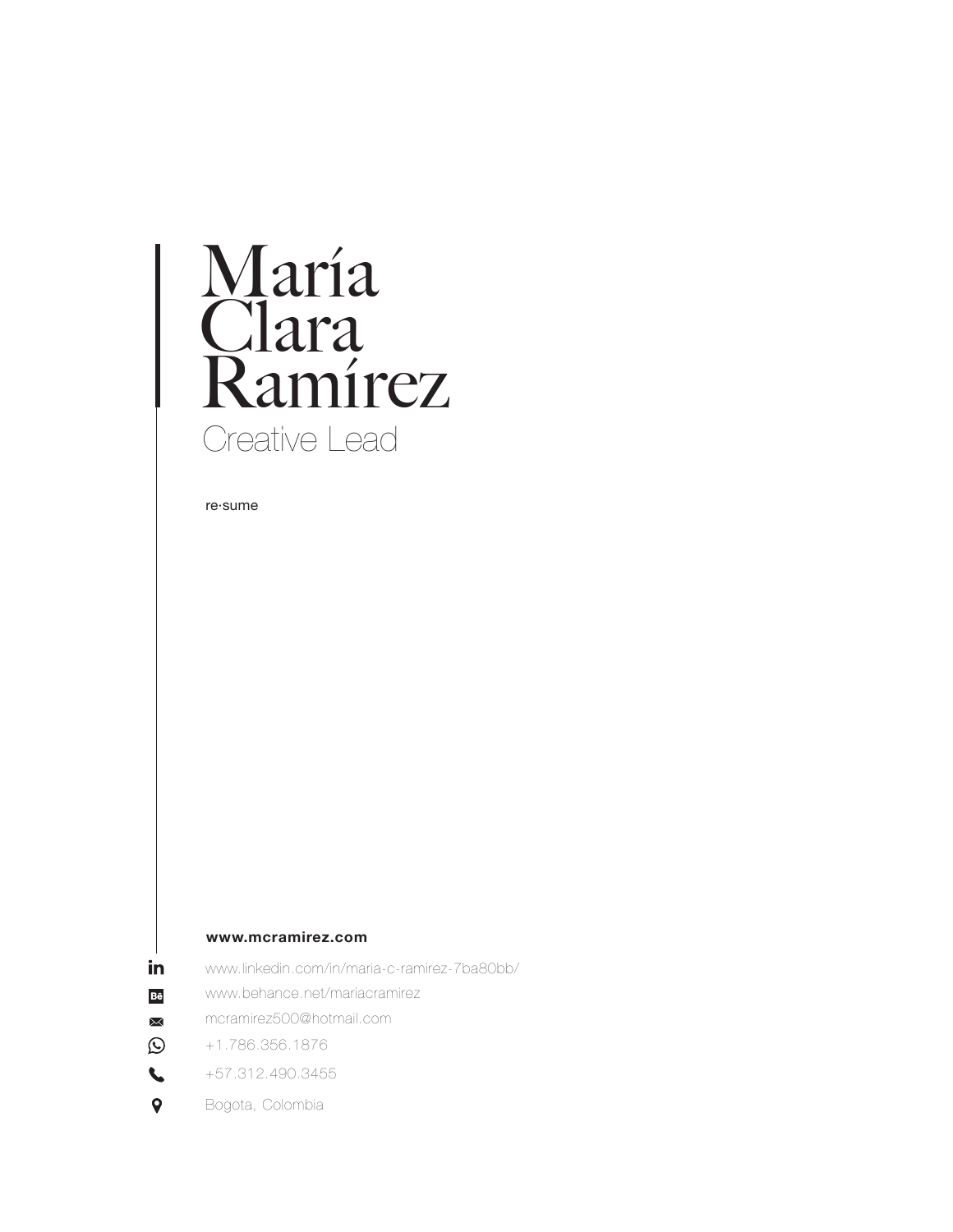# hello**!**

My name is Maria, I am a marketing expert and graphic designer with experience in U.S. and Latin American, B2C & B2B markets, I'm best known for developing projects related with corporate identity, creative direction, project management, events graphics design, with over twelve years of experience for some of the best ranked companies in South Florida.

Currently, I'm seeking for new opportunities where I can contribute my ideas to stay ahead of the trends and provide solutions to your company creativity needs.

As a professional in graphic design and marketing & communications, I am aware that we live in a world where styles change constantly and fresh images are always in demand, I am always enthusiastic to meet new challenges, proven myself in my previous roles and would like to become a valued member of your team.

Thank you in advance for your consideration and assistance.

Sincerely,

María

**www.mcramirez.com**